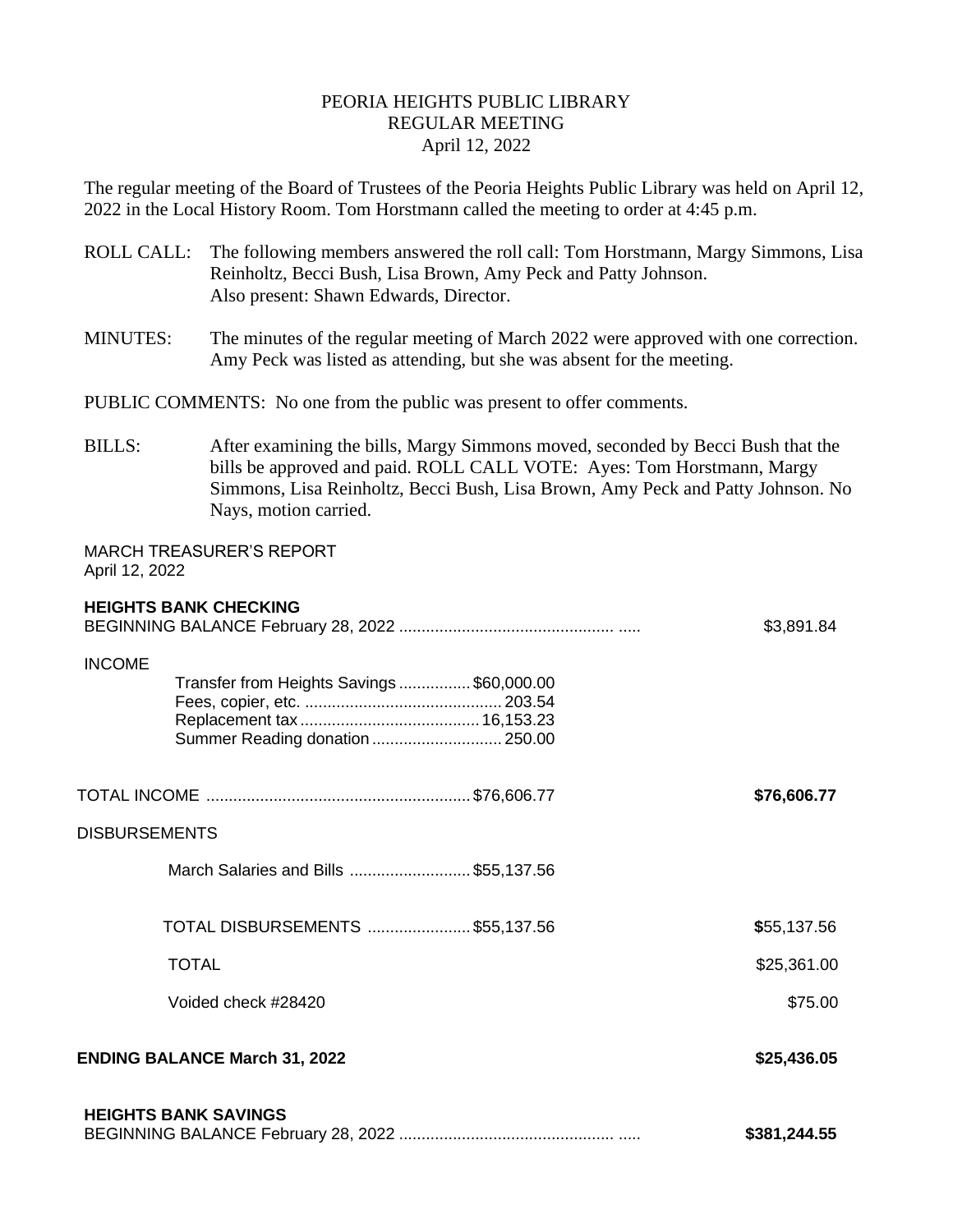| <b>INCOME</b>                                                             |              |
|---------------------------------------------------------------------------|--------------|
|                                                                           | \$24.11      |
| <b>DISBURSEMENTS</b>                                                      |              |
| Transfer to Heights Checking\$60,000.00                                   |              |
| TOTAL DISBURSEMENTS \$60,000.00                                           | \$60,000.00  |
| <b>ENDING BALANCE March 31, 2022</b>                                      | \$321,268.66 |
| <b>ILLINOIS FUNDS MONEY MARKET</b><br>BEGINNING BALANCE February 28, 2022 | \$244,448.82 |
| <b>INCOME</b>                                                             |              |
|                                                                           |              |
|                                                                           | \$57.14      |
| <b>DISBURSEMENTS</b>                                                      |              |
|                                                                           |              |
|                                                                           | \$0.00       |
| <b>Ending Balance March 31, 2022</b>                                      | \$244,505.96 |
| <b>E-PAY INVESTMENT</b><br>BEGINNING BALANCE February 28, 2022            | \$4,708.75   |
| <b>INCOME</b>                                                             |              |
|                                                                           |              |
|                                                                           | \$112.89     |
| <b>Ending Balance March 31, 2022</b>                                      | \$4,821.64   |
| <b>E-PAY SETTLEMENT</b><br>BEGINNING BALANCE February 28, 2022            | \$995.19     |
| <b>INCOME</b>                                                             |              |
|                                                                           |              |
|                                                                           | \$126.89     |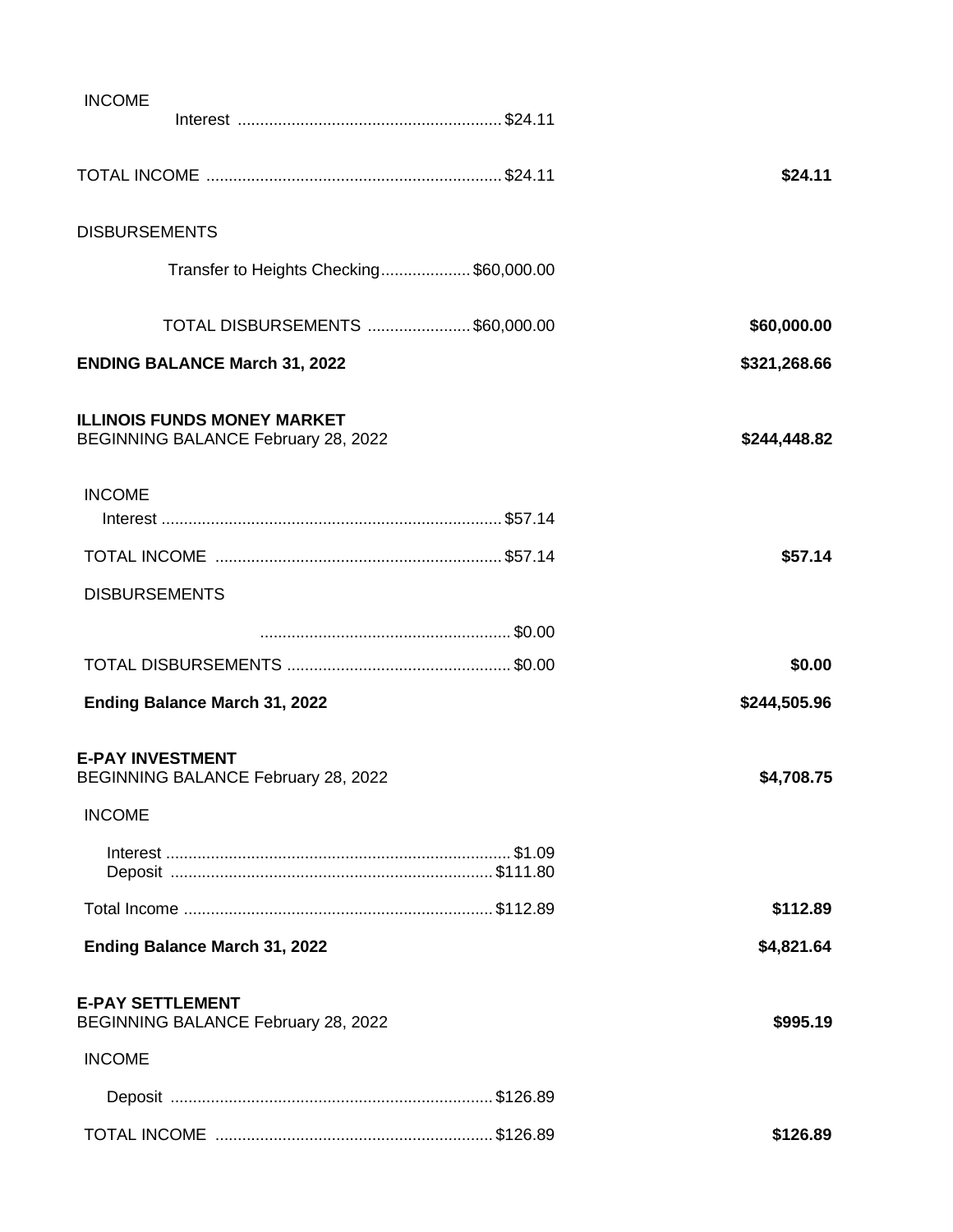| <b>DISBURSEMENTS</b> |
|----------------------|
|----------------------|

|                                                                                      | \$122.08     |
|--------------------------------------------------------------------------------------|--------------|
| <b>ENDING BALANCE March 31, 2022</b>                                                 | \$1,000.00   |
| <b>HICKORY POINT BANK MONEY MARKET</b><br><b>BEGINNING BALANCE February 28, 2022</b> | \$300,328.10 |
| <b>INCOME</b>                                                                        |              |
|                                                                                      |              |
|                                                                                      | \$72.83      |
|                                                                                      |              |

TREASURER'S REPORT: The March Treasurer's Report was submitted and discussed. Lisa Reinholtz moved, seconded by Amy Peck that the Treasurer's Report be approved. ROLL CALL VOTE: Ayes: Tom Horstmann, Margy Simmons, Lisa Reinholtz, Becci Bush, Lisa Brown, Amy Peck and Patty Johnson. No Nays, motion carried.

**ENDING BALANCE March 31, 2022 \$300,400.93** 

### DIRECTOR'S REPORT

Director Edwards gave the following reports:

Director Edwards outlined developments in bringing a Preston Jackson sculpture to the library for a lease period of three years. After discussions with Bruce Brown, the Peoria Heights Arts Collaborative and Preston Jackson, it was determined that the lease and insurance coverage should be negotiated by the library. The library would be responsible for all insurance and the lease agreement with Preston Jackson. Director Edwards contacted the library's attorney for assistance with a lease agreement, and he received quotes from the library's property insurer for on-site and transit coverage. The quoted on-site coverage is \$500 per year with transit insurance an additional one-time \$500 fee. The sculpture lease is \$1000 per year. Sierra Club donations of \$4,000 to the library will cover the entire three-year lease. The art lease agreement and insurance quotes are not finalized, but Director Edwards would like board approval of the current insurance framework. Becci Bush moved, seconded by Lisa Reinholtz to approve the quoted insurance coverage. ROLL CALL VOTE: Ayes: Tom Horstmann, Margy Simmons, Lisa Reinholtz, Becci Bush, Lisa Brown, Amy Peck and Patty Johnson. No Nays, motion carried.

The FY2022-23 budget public hearing was held by the village on April 5 at 5:30 p.m. Director Edwards presented village trustees with a summary of the library's budget and upcoming programs.